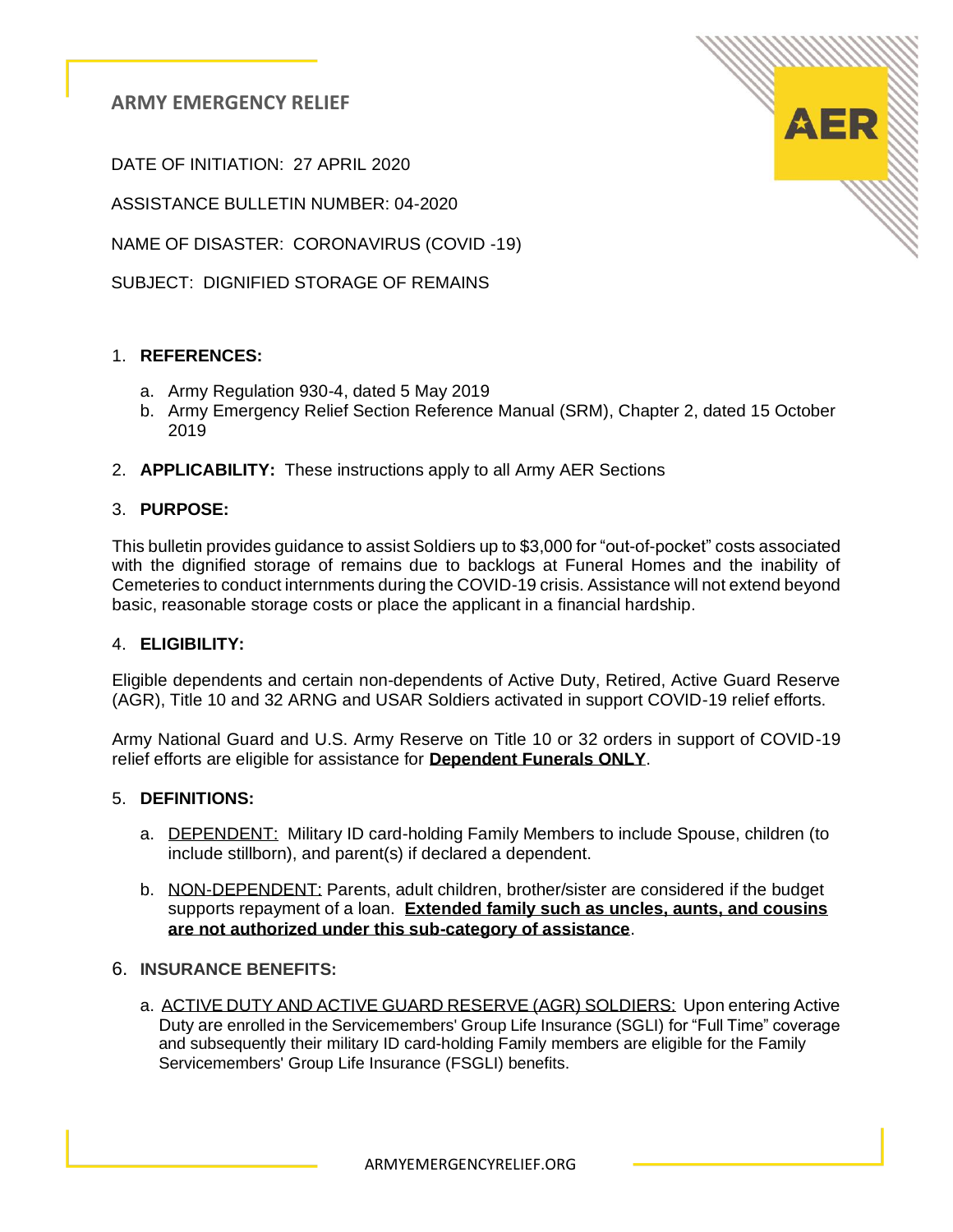- b. TITLE 10 AND 32 SOLDIERS: Upon activation in support of COVID-19 relief efforts are eligible for SGLI "Full Time" coverage and FSGLI for their military ID card-holding Family members for the period of activation.
- c. FSGLI coverage is up to a maximum of \$100,000 of coverage for a Spouse, not to exceed the servicemember's SGLI coverage, and \$10,000 for each dependent child.

## 7. **RESPONSIBILITIES:**

### a. **HQ AER Assistance Section.**

- 1) Establish Special Event Code (STAT A) for assistance cases and inform AER Sections.
- 2) Establish secure portal instructions for AER Officers to send and receive application information from Leaders, Soldiers and Families.
- 3) Upon notification by AER Section, review assistance requests and process EFT transactions in coordination the HQ AER Accounting Section in a timely manner.
- 4) Provide weekly reports on number of Soldiers and Families assisted under the established STAT A code.
- 5) Receive feedback from AER Sections of any procedural improvements that are required.

### b. **HQ AER Accounting Section.**

- 1) Process EFT transactions in a timely manner upon receipt of signed AER Form 52 (Check and Promissory Note) and completed AER 575, Electronic Funds Transfer Form.
- 2) Provide feedback to the Assistance Section of any rejected EFT transactions and reason.

### c. **HQ AER Loan Management Section**

- 1) Establish repayment schedule IAW AER Form 52 by allotment or EPAY using bank information provided on AER Form 575.
- 2) Ensure repayment schedule is deferred pending receipt of FSGLI.
- 3) Ensure repayment ends 60-days prior to ETS (Active/AGR), Title 10/32 period of service (Guard/Reserve).
- 4) Contact applicant chain of command and AER Officer for repayment issues (i.e. account closed, payment disputed, etc.).
- 5) Monitor and report delinquent loan payments by installation to Director, AER.
- 6) Execute collection actions on loans past due 30 plus days.

## 8. **PROCEDURE:**

- a. **Routing of AER request for Funeral expenses and dignified storage of remains.**
	- 1) **COVID-19** related request for Soldiers **(Active Duty, AGR and Title 10 for more than 30 consecutive days) WILL BE routed through the Chain of Command for involvement** and concurrence. Due to the seriousness and sensitivity of these type cases, Chain of Command involvement is a must.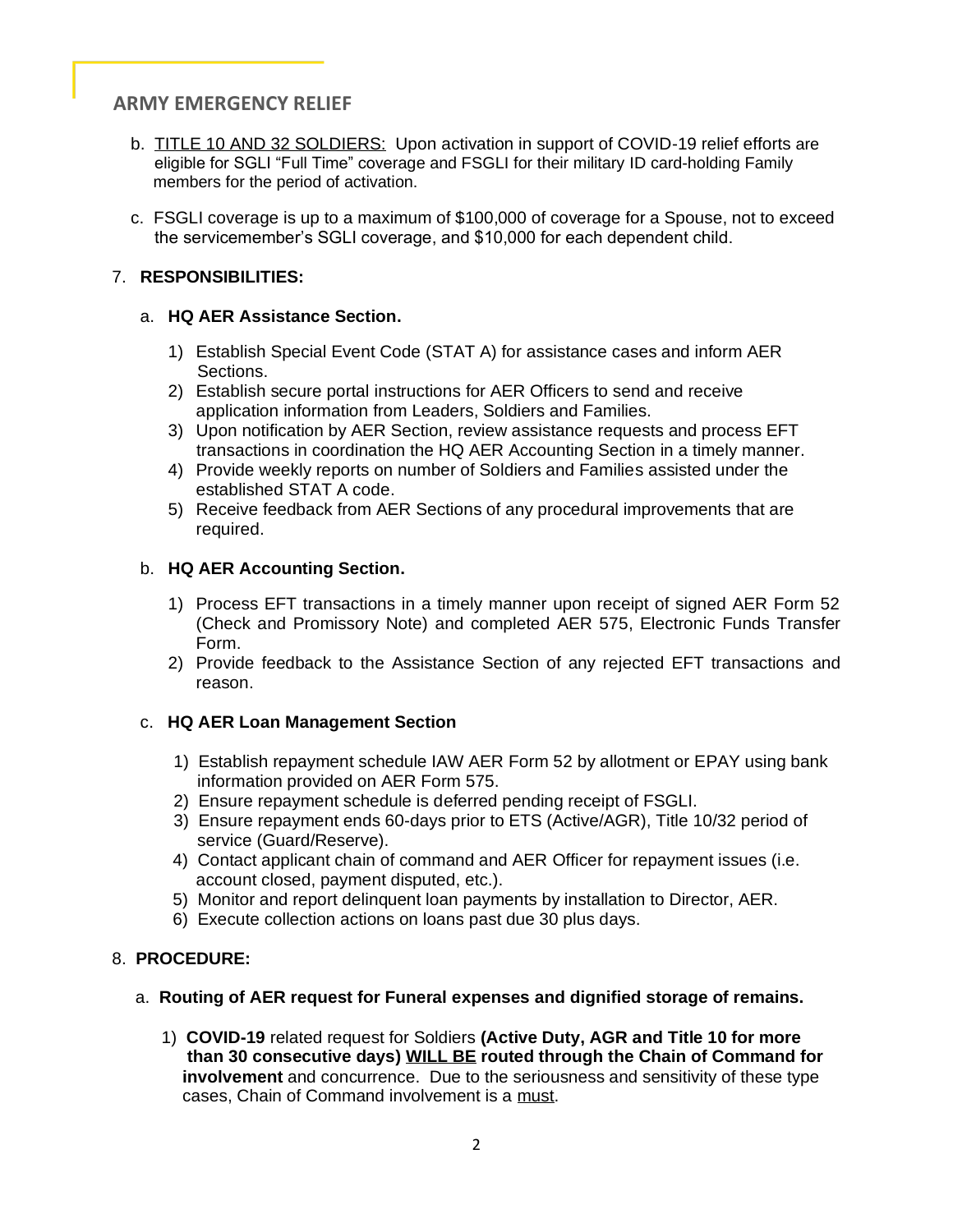- 2) **Non-COVID-19** (Routine) requests for Soldiers **(Active Duty, AGR and Title 10 for more than 30 consecutive days)** will follow the existing Direct Access guidelines for assistance case processing. **If eligible for Direct Access, no COC involvement required**; **if not eligible for Direct Access, COC involvement is required**.
- 3) **COVID-19** and routine (**Non-COVID-19**) request for **Retired Soldiers, Survivors and eligible Family members** when the Sponsor is geographically unavailable with SPOA, will be processed under normal AER application processing guidelines.
- 4) **COVID** and **Non-COVID-19** requests for **ARNG** and **USAR** Soldiers activated in support of COVID-19 relief efforts will be routed through the **Company Commander, First Sergeant or Military Technician** for review and concurrence.

### b. **Soldier or eligible Family Member with Special Power of Attorney (SPOA).**

- 1) Inform Company Commander, First Sergeant or Military Technician of the dependent death as applicable IAW with paragraph 8 a(1-4) above.
- 2) Electronically forward all required AER application information and the supporting documentation listed below to the Unit COC or Military Technician for review, validation and signature, if applicable IAW paragraph 8 a(1-4) above.

 **NOTE:** *Soldiers who are eligible for Direct Access and a Spouse with Special Power of Attorney (SPOA) should contact the local AER Section for guidance and may forward AER application information directly to the local AER Officer.* 

- Completed AER Form 101, Application for Financial Assistance (**Active Duty, AGR, and Title 10 more than 30 consecutive days**)
- Completed AER Form 770, Application for Financial Assistance, Exception to Policy for Eligibility (**ARNG and USAR activated in support of COVID-19**)
- Completed AER Form 57, AER Budget Planning Sheet
- Completed AER Form 575, AER Electronic Funds Transfer (EFT) Authorization
- Leave and Earning Statement (LES), Electronic Retired Soldier Account Statement (ERAS) and other earning statements for the Soldier and Spouse, as applicable.
- Estimate of Funeral expenses and/or storage of remains costs from a Funeral Home or other authorized storage vendor.
- FSGLI confirmation when combined with Funeral expenses.
- Orders for current period of service specifying activation for COVID-19 support.
- Trustee approval letter (if under bankruptcy)
- Special Power of Attorney (AER Form 53 or civilian equivalent) or Allotment Authorization (AER Form 55) when Soldier is not available.

#### c. **Company Commander, First Sergeants or Military Technicians (ARNG /USAR) if required IAW paragraph 8 a(1-4) above:**

- 1) Verify dependent death and relationship to Soldier.
- 2) Verify whether the death is COVID-19 related.
- 3) Verify dependent FSGLI benefit amount through the Installation Casualty Assistance Officer (CAO) or HRC Casualty and Mortuary Affairs Operations Directorate (CMAOD.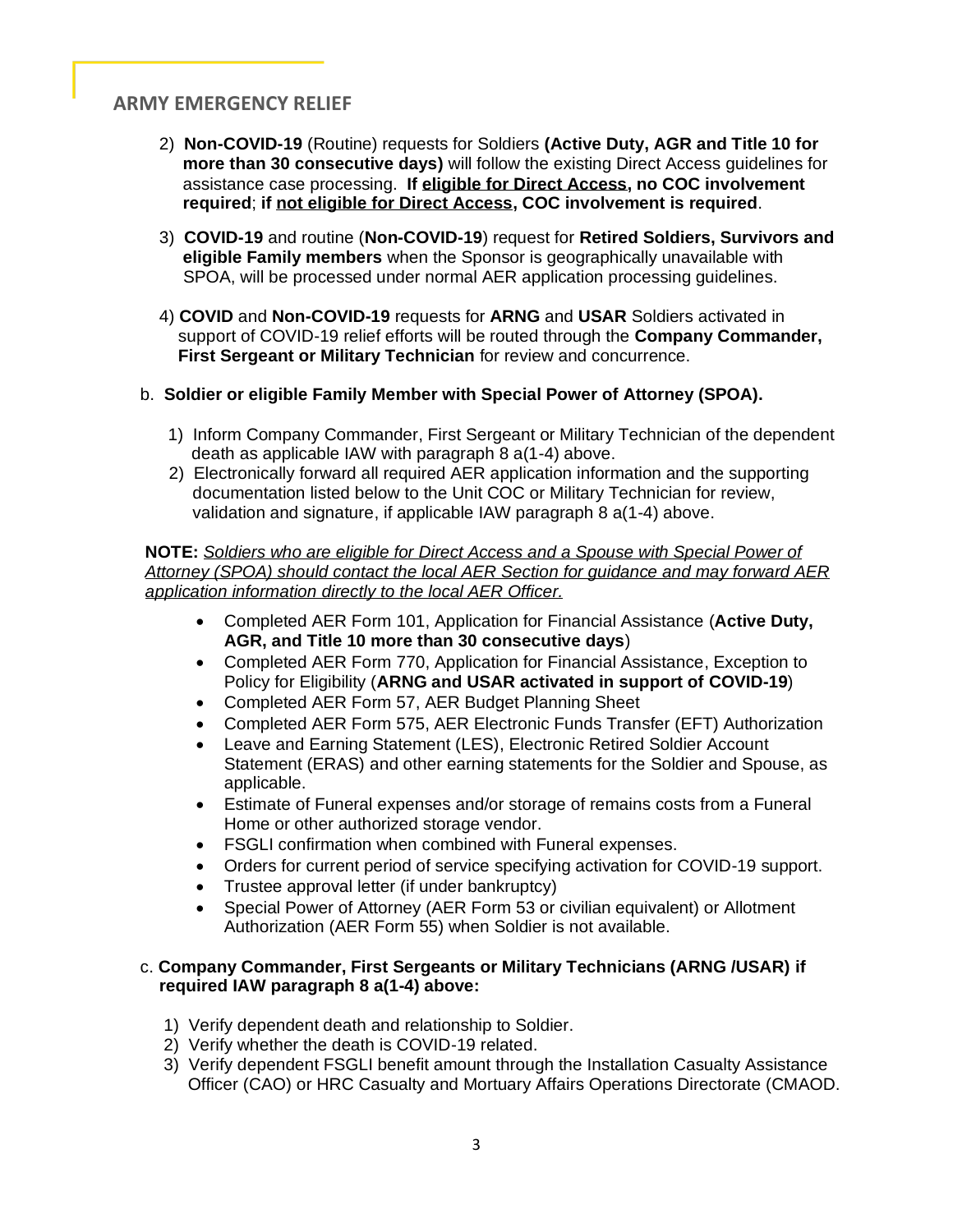- 4) Upon verification record the point of contact (POC) name and benefit amount on the AER Application.
- 5) Review Soldier and Spouse (if applicable) income sources and complete AER Form 57, Budget Planning Sheet (BPS) to determine the overall financial situation.
- 6) If AER assistance is required, verify funeral and/or storage amounts.
- 7) Ensure Soldier completes AER Form 101 or AER Form 770 itemizing specific needs.
- 8) After Soldier completes AER Form 101 or AER Form, as applicable, review, date and sign the application.
- 9) Ensure Soldier completes AER 575, Electronic Funds Transfer (EFT) Form.
- 10) **For USAR and ARNG Soldiers, certify Soldier is in "good standing" and has at least 24 months remaining on his/her reserve component commitment by providing a written statement in block 29b of AER Form 770.**
- 11) Ensure all supporting documents listed in paragraph 12 below accompany the application for financial assistance, if applicable.
- 12) Contact the nearest Army AER Section, or other service Military Aid Society (Air Force, Navy/Marine Corps or Coast Guard) for application processing instructions based on social distancing guidelines, if within a 50-mile commuting radius.
- 13) Forward application and supporting documents to the AER Officer or Military Aid Society Office for evaluation and assistance consideration, if applicable.
- 14) If outside of a 50-mile commuting radius of any military installation Soldiers and Leaders should request a secure DoD Safe link to transmit application information by emailing covidrelief@aerhq,org. Upon receipt of the link, the AER application and all supporting documentation should be sent to covidrelief@aerhq,org for review, evaluation and assistance decision.
- **NOTE: a. Unit Leaders, Soldiers and Family members will ensure documents containing Personally Identifiable Information (PII) are only transmitted electronically through a secure means i.e. encrypted email, DoD Safe secure portal or other secure means.**
	- **b. A secure link can be requested from the local AER Officer to securely transmit documents containing PII.**
	- d. **AER Officers.**
		- 1) Receive, evaluate and process dignified storage of remains request separately or combined with Funeral expenses in accordance with these guidelines.
		- 2) Ensure widest dissemination of these instructions to Company, Battery and Troop levels at respective Posts, Camps and Stations.
		- 3) Ensure Leaders, Soldiers and Families understand the electronic application processing guidelines when "face to face" contact is restricted for AER Staff members.
		- 4) Upon request from Leaders and Soldiers send DoD Safe secure links to **SEND** and **RECEIVE** AER application data securely via the DoD Safe portal.
		- 5) Verify FSGLI benefit amount through the Installation COA and CMOAD, if applicable and enter FSGLI benefit amount and CAO's name in netFORUM.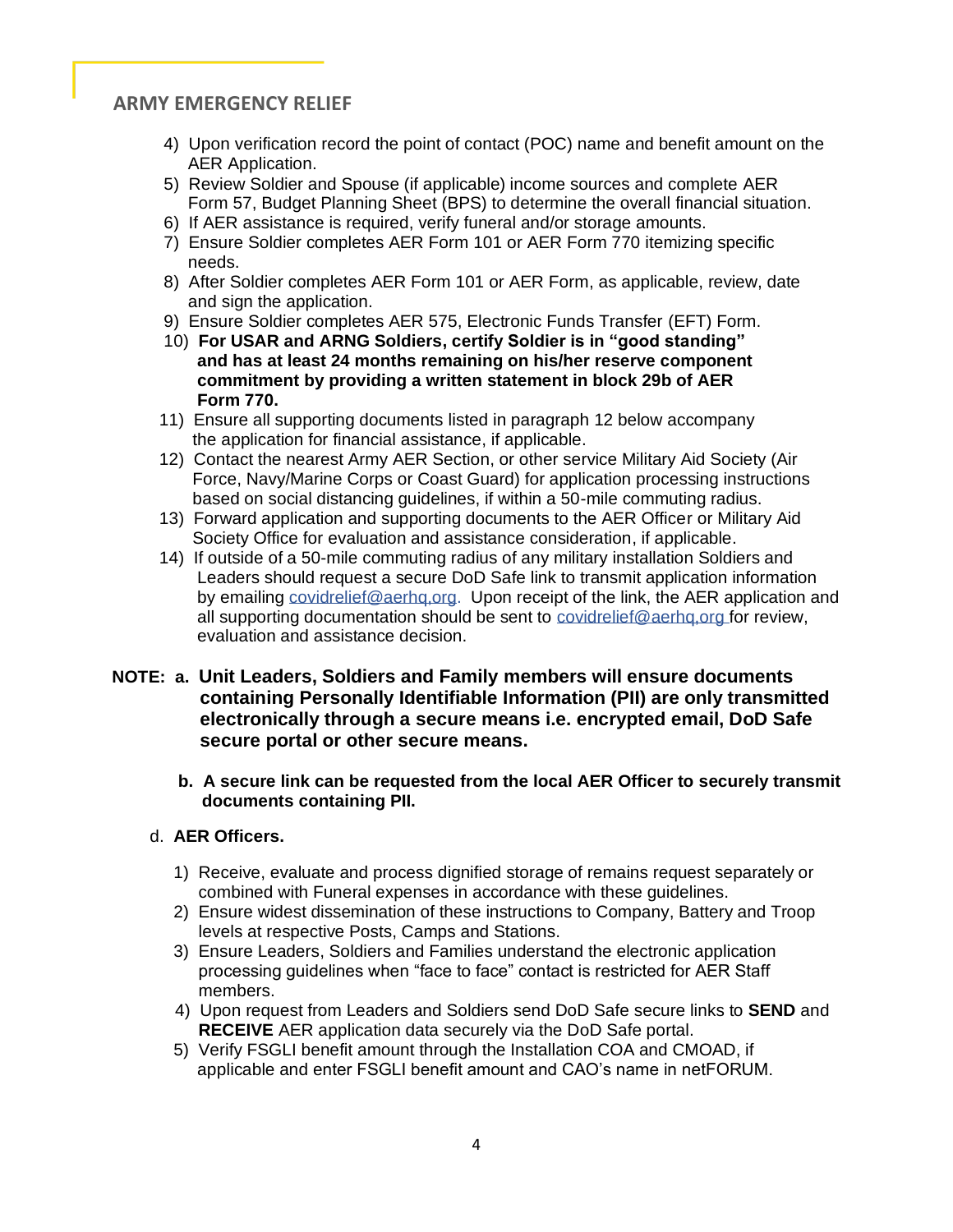- 6) When inputting case data in netFORUM enter the following:
	- a. Select request category "*Funeral Expenses*" and sub-category" *Dignified Storage of Remains*".
	- b. Enter STAT A Code **"COVID-19 EFT"** when the **death IS COVID related** and funds will be disbursed via EFT.
	- c. Enter STAT A Code **"COVID-19 Check"** when the **death IS COVID related** and funds will be disbursed locally by check.
	- d. Enter STAT A Code **"NON-COVID EFT"** when death **IS NOT COVID** related and funds will be disbursed via EFT.
	- e. **DO NOT** enter a STAT A Code when the death **IS NOT COVID** related and funds will be disbursed locally by check.
- 7) Verify with client that the banking information is correct on AER Form 575 when funds will be disbursed via EFT.
- 8) Upload signed AER form 575 into the "Case documents" icon in the Assistance Case Profile.
- 9) When uploading multiple documents, ensure the AER Form 575 is titled in the following format: **"AER Form 575 - Case ID"**
- 10) Send EFT email notification for **Active Duty, AGR, Title 10 more than 30 consecutive days and Retired Soldier** to **[assistance@aerhq.org](mailto:assistance@aerhq.org)** and include the following:
	- a. CASE ID on the subject line and in the body of the email message.
	- b. The client's preferred email address in the body of the email message.
	- c. Recommended repayment terms in the body of the email message.
- 11) Send EFT email notification for **ARNG and USAR in support of COVID-19** to **[covidrelief@aerhq.org](mailto:covidrelief@aerhq.org)** and include the following:
	- a. CASE ID on the subject line and in the body of the email message.
	- b. The client's preferred email address in the body of the email message.
	- c. Recommended repayment terms in the body of the email message.

### 9. **GENERAL GUIDELINES:**

- a. Assistance will be provided as "**Loan Only**" with a cap of \$3,000 (provides up to 30 days of storage at \$100/day).
- b. Repayment will be deferred for 90 days to allow time for receipt of FSGLI insurance benefits.
- c. Repayment of a loan will not exceed 24 months, except when approved by HQ AER.
- d. AER assistance **WILL NOT** be considered to pay for lavish or excessive storage expenses that cannot be confirmed, reimbursement of storage expenses, or past due storage bills.
- e. Storage of remains may be separate (NTE \$3,000) or can be included in the total Funeral expenses to include the Funeral service, burial costs and shipment of remains as long as the total amount does not exceed the combined caps in paragraph 10 (a-h) below.
- f. AER Form 57, Budget Planning Sheet (BPS) is required for all requests under this sub category of assistance. The BPS is waived for dependents covered by FSGLI that do not exceed the dollar caps listed in paragraph 10 (a-h).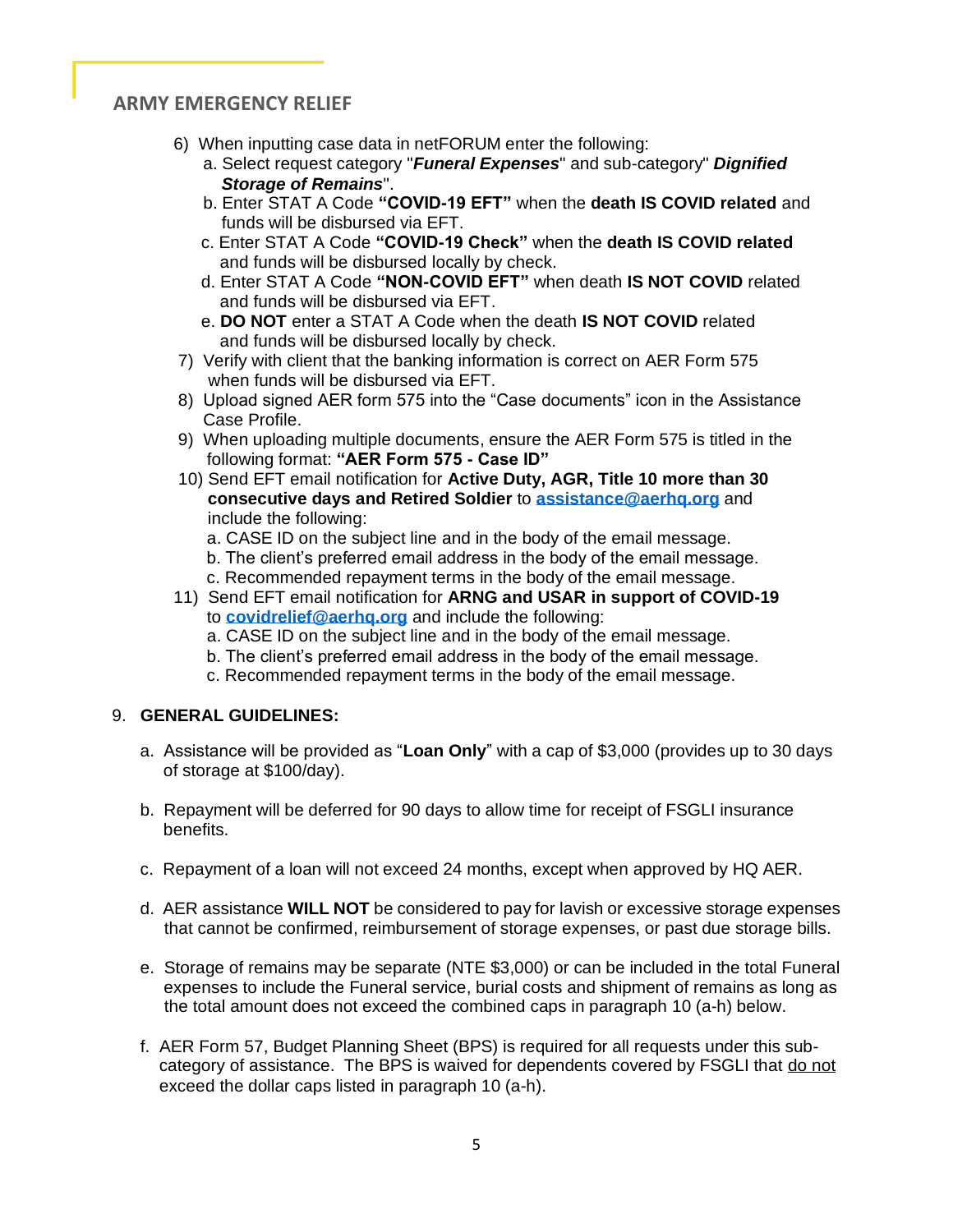g. Soldiers who finds themselves in a situation where repayment of a loan is causing a financial hardship should contact HQ AER for further guidance.

#### 10. **FUNERAL AND DIGNIFIED STORAGE OF REMAINS COMBINED COSTS CAPS:**

- a. **Dependent Spouse of Active Duty, Guard, Reserve (covered under FSGLI):** A bridge loan **not to exceed \$18K** for Funeral Expenses (\$15K) and storage costs for remains (\$3K).
- b. **Dependent child (including stillborn of more than 20 weeks gestation) of Active Duty, Guard, Reserve (covered under FSGLI):** A bridge loan **not to exceed \$13K** for Funeral Expenses (\$10K) and storage of remains (\$3K).
- c. **Dependent Spouse or child of Active Duty, Guard, Reserve (without FSGLI):** A loan not to exceed \$8K for Funeral Expenses (\$5K) and storage of remains (\$3K).
- d. **Dependent child (stillborn less than 20 weeks gestation) of Active Duty, Guard and Reserve:** A grant of \$2.5K and loan for remaining \$5.5K **not to exceed \$8K** in total assistance for Funeral Expenses (\$5K) and storage of remains (\$3K).
- e. **Dependent parents (Active Duty / AGR):** A grant of \$2.5K and loan up to \$8K for remainder of the cost **not to exceed \$10.5K** in total assistance. Funeral Expenses (\$7.5K) and storage of remains (\$3K).
- f. **Dependent Spouse or child of Retired Soldiers:** A loan **not to exceed \$8K** for Funeral Expenses (\$5K) and storage of remains (\$3K).
- g. **Non-dependent Funerals (Active Duty / AGR):** A loan only for the Soldier's portion **not to exceed \$8K** based on ability to repay for Funeral Expenses (\$5K) and storage of remains (\$3K).

#### 11. **REPAY REQUIREMENT:**

- a. **Active Duty/AGR:** Ability to repay in full 60 days prior to Expiration Term of Service (ETS), end of the AGR tour or Title 10 period when more than 30 consecutive days.
- b. **Army National Guard and U.S. Army Reserve on Title 10 or 32 orders in support of COVID-19 relief efforts:** DEPENDENT FUNERALS ONLY; must be repaid prior to end of the reserve commitment or within 24 months after the first scheduled repayment, whichever comes first.
- c. **Retired Soldiers:** Ability to repay in full is not to exceed 24 months; repayments beyond 24 months require HQ AER approval.

### 12. **MANDATORY DOCUMENTS:**

- a. AER Form 101, Application for AER Assistance (if applicable).
- b. AER Form 770, Application for AER Assistance, Exception to Policy for Eligibility (if applicable)
- c. AER Form 57, Budget Planning Sheet (BPS)